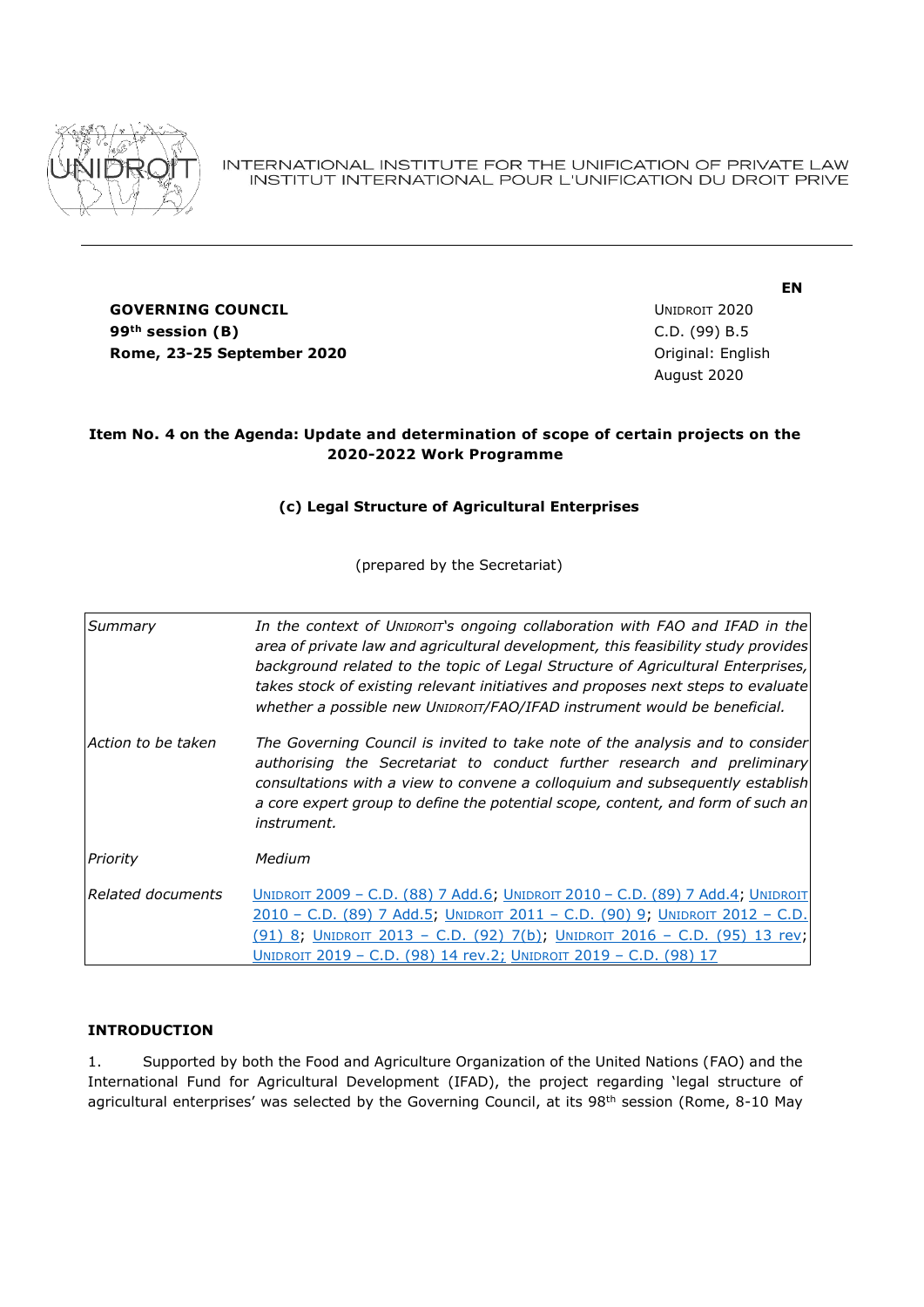$2019$ ,<sup>1</sup> to be developed during the 2020-2022 Work Programme<sup>2</sup> and approved by the General Assembly at its  $78<sup>th</sup>$  session, with a medium priority level.<sup>3</sup>

2. The Governing Council recommended that the Secretariat conduct a stocktaking exercise and feasibility analysis with respect to the legal structure for investment in agriculture activities, in order to ascertain whether UNIDROIT could make a useful contribution. <sup>4</sup> The purpose of this document is to provide a preliminary analysis of the present situation, to lay out a proposal for an initial way forward for the project, and to examine the suitability of organising a colloquium and establishing a new study group to further identify the most significant legal issues to be addressed in the project. It is envisaged that the work would be developed in collaboration with FAO and IFAD.

3. This document is structured as follows. Part I provides background on UNIDROIT's work in the field of private law and agricultural development and outlines the evolution of the topic on legal structure of agricultural enterprises. Part II provides a summary of recent international initiatives which may directly and/or indirectly influence the scope of UNIDROIT's future work. Lastly, Part III evaluates whether a new UNIDROIT/FAO/IFAD instrument would be of additional benefit and provides preliminary observations on legal issues to considered.

# **I. BACKGROUND**

# *The origin of the project*

4. UNIDROIT's work in the field of private law and agricultural development began in 2009, when the Governing Council agreed that UNIDROIT's broad mandate in the field of private law gave the Institute a wide range of opportunities to contribute to the development goals established by the international community, and to create new synergies with other inter-governmental organisations in the field of agricultural investments and production.<sup>5</sup> At its 89<sup>th</sup> session (10-12 May 2010), the Governing Council considered that the Secretariat could pursue preliminary research to identify the areas in which UNIDROIT could make a meaningful contribution, in particular with a view to supplementing the work conducted by other organisations.<sup>6</sup> The Council decided to recommend the inclusion of aspects of the private law of agricultural finance in the Work Programme of the Institute<sup>7</sup> and this recommendation was endorsed by the General Assembly at its 67<sup>th</sup> session on 1 December 2010.<sup>8</sup>

5. The Secretariat thus initiated its informal consultations with FAO and IFAD. In addition, the Secretariat organised a Colloquium (Rome, 8-10 November 2011) on "Promoting Investment in Agricultural Production: Private Law Aspects" ('the Colloquium'), with a view to exploring the nature of the contribution that UNIDROIT might make to global efforts in the field of agricultural development. The Colloquium focused on the following potential areas of work: (a) title to land, (b) contracts for investment in agricultural land; (c) legal structure of agricultural enterprises, (d) contract farming, and (e) the financing of agriculture.<sup>9</sup>

6. The tripartite partnership between UNIDROIT/FAO/IFAD has been very successful thus far, and has resulted in the joint publication of the [Legal Guide on Contract Farming,](https://www.unidroit.org/studies/contract-farming) adopted in 2015, and the future UNIDROIT/FAO/IFAD [Legal Guide on Agricultural Land Investment Contracts](https://www.unidroit.org/work-in-progress/agricultural-land-investment) (ALIC), which is

1

<sup>&</sup>lt;sup>1</sup> At the 98<sup>th</sup> session of the Governing Council, the Secretariat proposed the following possible areas of future work in the field of private law and agricultural development: legal structure of agricultural enterprises; title to land; agricultural finance; community trust funds or similar mechanisms; and valuation of communal land. For more information see: UNIDROIT 2019 – [C.D. \(98\) 14 rev.2,](https://www.unidroit.org/english/governments/councildocuments/2019session/cd-98-14-rev02-e.pdf) para. 78-82.

 $\frac{2}{3}$  UNIDROIT 2019 – [C.D. \(98\) 17,](https://www.unidroit.org/english/governments/councildocuments/2019session/cd-98-17-e.pdf) para. 288.

<sup>3</sup> UNIDROIT 2019 – [A.G. \(78\) 12,](https://www.unidroit.org/english/governments/assemblydocuments/2019-78session/ag-78-12-e.pdf) para. 51.

 $\frac{14}{5}$  UNIDROIT 2019 – [C.D. \(98\) 17,](https://www.unidroit.org/english/governments/councildocuments/2019session/cd-98-17-e.pdf) para.288.

<sup>5</sup> For more information see:  $\underline{\text{UNIDROT 2009 - C.D. (88) 17}}$  $\underline{\text{UNIDROT 2009 - C.D. (88) 17}}$  $\underline{\text{UNIDROT 2009 - C.D. (88) 17}}$ , para. 88 and  $\underline{\text{UNIDROT 2009 - C.D. (88) 7}}$ . Add.6. A set of preliminary documents for possible future work in the area of private law and development were submitted by the Secretariat in 2009

<sup>&</sup>lt;sup>7</sup> UNIDROIT 2010 – [C.D. \(89\)](https://www.unidroit.org/english/governments/councildocuments/2010session/cd89-17-e.pdf) 17, paras. 112-115.

<sup>8</sup> UNIDROIT 2010 – [A.G. \(67\) 9 rev.](https://www.unidroit.org/english/documents/2010/ag67-09rev-e.pdf)

<sup>9</sup> The Acts of the Colloquium were published in the *Uniform Law Review*. *See* XVII UNIF. L. REV. (2012-1/2).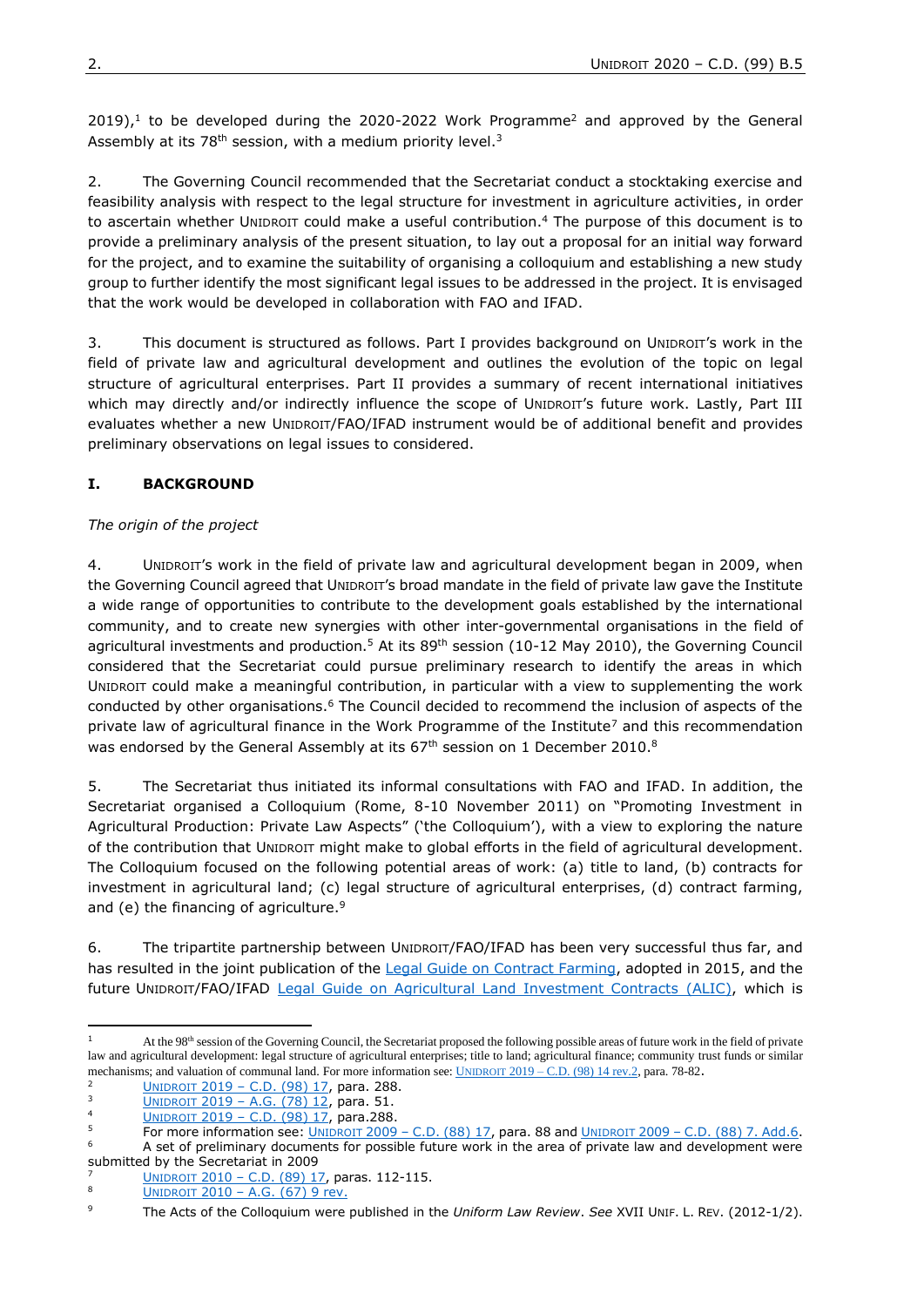submitted for adoption at this same meeting of the 99<sup>th</sup> session of the Governing Council (for full report see Agenda Item 10, C.D. (99) B.12).

7. In light of the finalisation of the ALIC project, the Governing Council, during its  $98<sup>th</sup>$  session, reassessed the future areas of work in the field of private law and agriculture development and agreed to recommend that the General Assembly approve new work on legal structure of agricultural enterprises.

#### *The debate around a project on legal structure of agricultural enterprises*

8. The original discussion of the possible content of a project on legal structure of agricultural enterprises took place in the 2011 Colloquium after which the Secretariat prepared a memorandum summarising the main results of the debate, including the following excerpts:<sup>10</sup>

"*The liberalisation of agricultural markets and growing competition between all participants on the global market put farmers under very strong pressure, in particular in the developing countries. Appropriate strategies for protection and development may be adopted based upon an examination of existing farming structures, how they function internally and how they collaborate with other market participants, and an analysis of past failures and successes.*

*The structures involved in agricultural production are extremely varied: individual farms or, more often, collective farming, with a solid presence of agricultural co-operatives but also of partnerships or joint stock companies. Everywhere in the world, including in places where there is large-scale intensive farming, small and medium-sized farms<sup>11</sup> account for an important share of production (…). 12*

In the developing countries, most farmers are smallholders and the majority of the active *population are farmers. In most cases, they depend on the informal economy and use the greater part of their output for subsistence purposes. Too poor to bear the cost and complexities of entering the formal market, they are also denied access to the protection and development opportunities such insertion would mean. Efforts must be made to reinforce their capacities at all levels. What is particularly important is that these persons and informal groups obtain recognised status as economic actors, which would give them access to both goods and financial markets and would have an impact at the legal, economic, fiscal and social level.<sup>13</sup>*

*An interesting example in this respect is the new professional statute recently adopted by the Organisation for the Harmonisation of Business Law in Africa (OHADA) – for "entreprenants", which may benefit traders, artisans and the liberal professions, but also farmers: the qualification of "entreprenant" may be obtained by means of a procedure which is simple, quick and cheap and which enables the beneficiary to engage in a small activity implying certain simple obligations (in particular in terms of accountancy and for taxation purposes), as well as reduced risks, while farmers can exercise certain rights, including the right to farm their land on a long-term basis, to reduce their economic dependence and, if necessary, to change their status if the activity prospers.<sup>14</sup>*

**.** 

<sup>&</sup>lt;sup>10</sup> UNIDROIT  $2012 - C.D. (91)$  8, paras.  $20-26$ .

According to IFAD, some 450 million smallholders in the world provide means of subsistence for about 2 billion people – IFAD 2010, *Rural Poverty Report 2011*, IFAD, Rome.

<sup>12</sup> See the paper *Farm structure and market constraints: a focus on CEE and CIS countries* based on the presentation made by Zvi Lerman to the 2011 UNIDROIT Colloquium, published in the UNIF. L. REV. (2012-1/2), pp. 235-262.

<sup>13</sup> See the paper *Bringing smallholder farmers into the value chain: opportunities and risks – a review of the legal issues* based on the presentation made by Rutsel S. Martha (IFAD) to the 2011 UNIDROIT Colloquium, published in the UNIF. L. REV. (2012-1/2), pp. 161-170.

See the paper *Le droit OHADA au soutien de l'entreprise Agricole* based on the presentation made by Daniel Tricot to the 2011 UNIDROIT Colloquium, published in the UNIF. L. REV. (2012-1/2), pp. 171-176.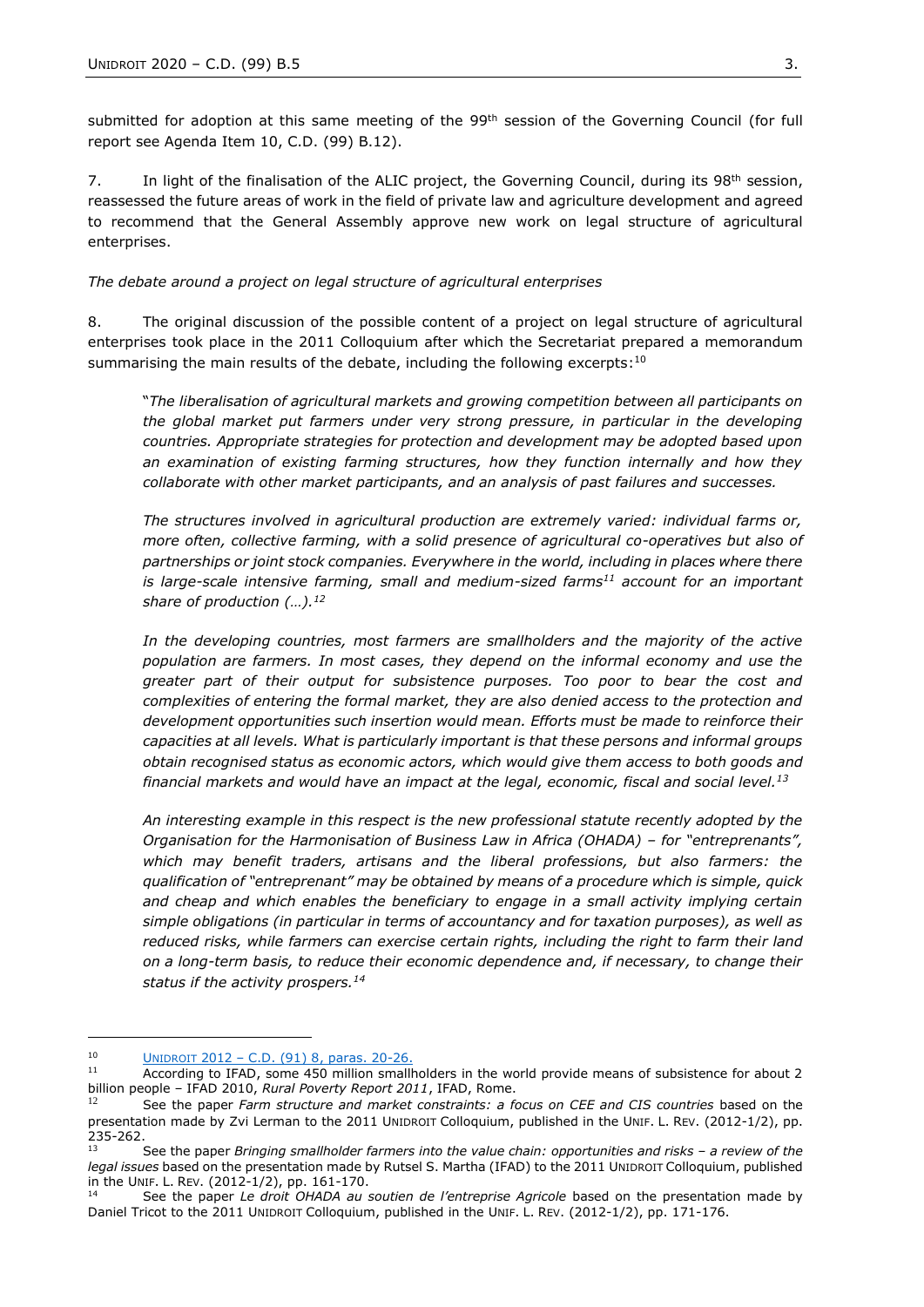*The producer organisations – whatever the company form under which they are established – have as their vocation the pooling and strengthening of individual capacities. These organisations play different roles and their potential varies depending on whether they are informal groups, associations or other forms of civil society organisations, cooperatives, or commercial companies. But in order to contribute significantly to their members' development and to participate in the global reinforcement of the agricultural sector, they must be established and operate with a view to financial sustainability. A comparative study might be carried out in respect of these different entities using as key criteria members' participation, access to capital, decision-making procedures, the allocation of risks and responsibilities, and profit-sharing. 15*

*The soundness of the development project and that of the farmers' organisation are a precondition not only for the commercial financiers to commit themselves, but also for "social finance", which is aimed at the sustainable development of smallholders in developing countries. In this respect, the farmers' organisation must be seen to put in place a specific business strategy coupled with an appropriate capitalisation plan (based on the self-financing principle of the organisation), incorporating principles of proportionality to encourage participation by individual members (participation in production, decision-making and profitsharing), clear governance and decision-making structures, and professional financial control*  and management systems. The commercial partners may play an *important role in improving the functioning and effectiveness of farmers organisations by means of programmes to strengthen capabilities, and by exchanges within the value chain. 16*

*Cooperatives play an essential part in the panorama of organisations which bring together*  farmers both at production and distribution level. They concern a very large number of *individual members – but also of collectives – in the world and despite their diversity, their specific identity is rooted in certain principles, the most important of which is the principle of solidarity. It is this principle that is decisive for entry into the cooperative, participation of the members in the capital, in the decision-making process, and in the profits. After having been used in many countries as structures for the implementation of public economic and social policies (creating inefficiency and a lack of independence), the structural transformation of the economy over the last thirty years has created new challenges for the cooperatives, mainly connected with the need to be competitive. In an attempt to improve the performance of cooperatives, some national legal frameworks have amended the relevant legal regimes to bring them more into line with the regime for commercial enterprises. This trend also impacts on the social and human dimension of the economic function of cooperatives."*

9. On the basis of the results of the 2011 Colloquium and the consultations that have taken place with experts from FAO and IFAD, the UNIDROIT Secretariat has acknowledged that, although the area of legal structure of agricultural enterprises presents a very wide range of legal aspects and concerns for many participants in the agricultural production process, there is a strong interest in considering integration, also at international level. In this respect, the Secretariat would propose that a careful study of the structures of agricultural enterprises, and the different coordination techniques that are being developed between them be considered within the context of future work at UNIDROIT.

#### *Expressions of support for the project*

10. Although the work related to the legal structure of agricultural enterprises was not expressly included in the Institute's previous work programmes, several Member States have shown their support and identified aspects related to this topic that UNIDROIT could consider addressing. It is worth

<sup>15</sup> <sup>15</sup> See the paper *Farmers' Organisations* based on the presentation made by Andres Miguel Cosialls Ubach to the 2011 UNIDROIT Colloquium, published in the UNIF. L. REV. (2012-1/2), pp. 235-262.

See the paper *Access to credit and equipment finance* based on the presentation made by Gerard van Empel to the 2011 UNIDROIT Colloquium, published in the UNIF. L. REV. (2012-1/2), pp. 235-262.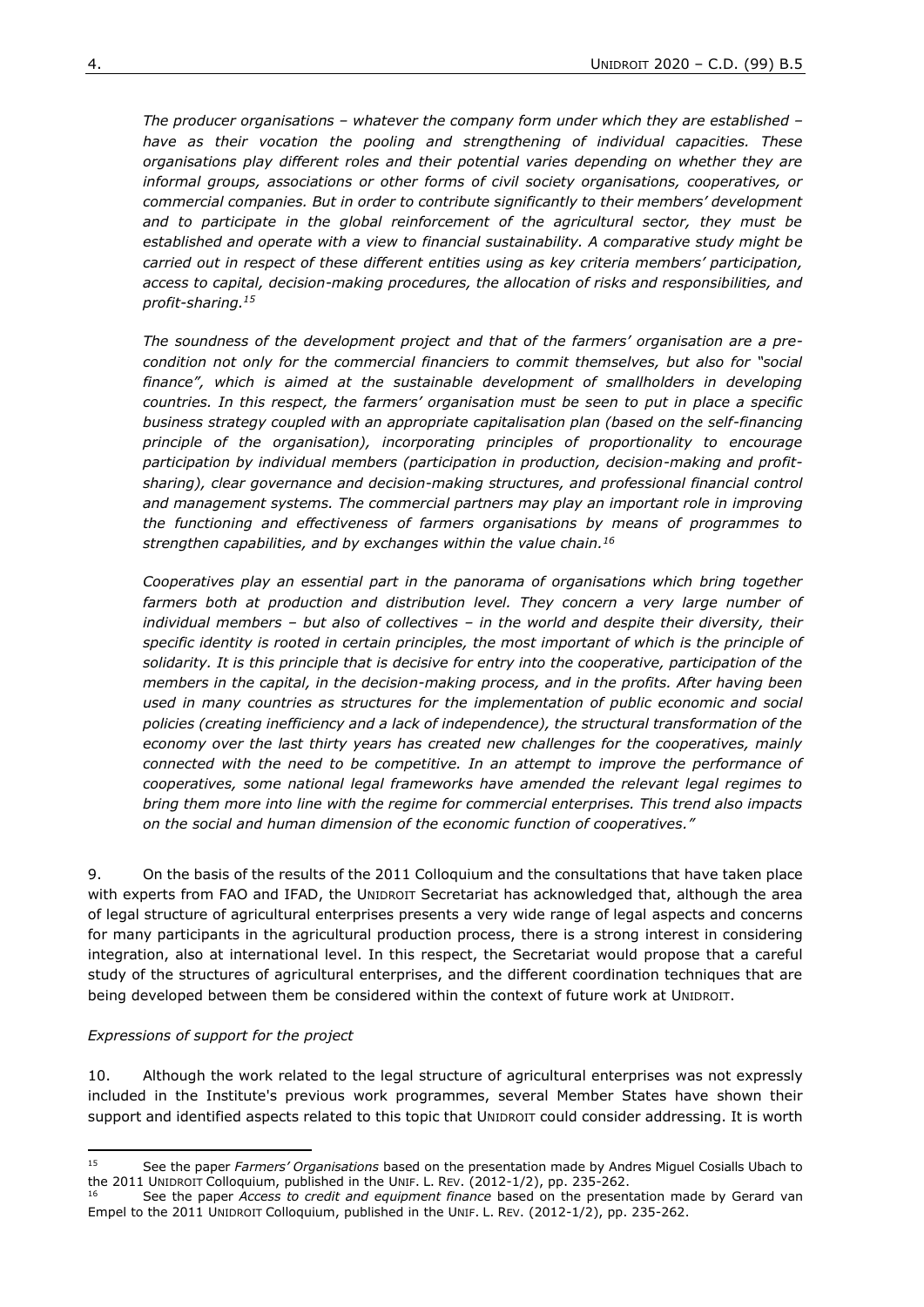noting the Note Verbale of the Ministry of Justice of Hungary, dated 27 November 2015, which highlighted the importance of analysing if contractual practice of cooperatives could be improved by international harmonisation. In this respect, the Ministry of Justice especially noted the need to examine the legal structure of supply and sales cooperatives.<sup>17</sup>

11. In addition, by communication dated 3 December 2018, the United States Department of State acknowledged the significant accomplishments already achieved by the partnership between UNIDROIT, FAO and IFAD as well as the potential benefits of expanding the joint work "through the development of model legislative provisions that states could use to reform their domestic laws to ameliorate some of the legal issues that arise in this area and to establish a level playing field in discussions between investors and local communities".<sup>18</sup> In line with this approach, at the  $98<sup>th</sup>$  session of the Governing Council representatives of FAO and IFAD remarked that "subjects such as legal structure of agricultural enterprises, agricultural finance and community trust funds, are all important areas which could be considered for future work, and are linked to one another in several ways".<sup>19</sup> Moreover, the representatives of FAO and IFAD emphasised that any new project in the field on private law and agricultural development should ensure utmost inclusivity for stakeholders such as rural small-scale farmers.

12. At the discussion of the 98<sup>th</sup> session, it was also asserted that a new quide could provide clarity and guidance on how to structure the activity of the enterprise, how to develop vehicles for agricultural investment and the use of agricultural land. It could also cover the need for land tenure, and would include analysis of public private partnerships.<sup>20</sup> Such a quide would be very useful for low- and middleincome countries, as well as improve the protections offered to farmers in all parts of the world.

13. Pursuant to the Governing Council's instruction to the Secretariat to analyse the feasibility of the legal structure of agricultural enterprises project and noting the importance of avoiding duplication of the work done by other organisations, the rest of this document takes stock of some of the existing initiatives (Part II) and concludes by suggesting next steps which the work of UNIDROIT might take, so as to offer a useful instrument in this field (Part III).

# **II. SUMMARY OF EXISTING INITIATIVES**

14. Some initiatives currently underway in a number of international organisations may directly or indirectly affect the definition of the scope of the project. The Secretariat notes that the outbreak of COVID-19 and its inherent significant disruptions have caused several of the preliminary discussions that had been planned with legal officers and technical experts of other international organisations to be postponed to the second semester of 2020. The initiatives mentioned below are therefore illustrative and subject to additional research on the part of the Secretariat.

### *Rome-based Agencies: FAO and IFAD*

15. A large part of the work done by FAO and IFAD has thus far been focused on the implementation of broad policy objectives in the field of agricultural development, such as the promotion of agriculture for purposes of poverty alleviation, food security, legal empowerment of small farmers and social development of rural populations. However, FAO and IFAD have also paid particular attention to small businesses and microenterprises in support of the empowerment of specific categories of persons, such as women and young entrepreneurs. Their work has found that farming businesses tend to be established informally and that incorporation under a specific legal form is not a common practice nor a legal requirement. Producers tend to develop small to medium-sized

 $17$  $\frac{17}{18}$  UNIDROIT 2016 – [C.D. \(95\) 15,](https://www.unidroit.org/english/governments/councildocuments/2016session/cd-95-15-e.pdf) para. 278.

<sup>18</sup> UNIDROIT 2019 – [C.D. \(98\) 14 rev.2,](https://www.unidroit.org/english/governments/councildocuments/2019session/cd-98-14-rev02-e.pdf) Annex 2.

<sup>&</sup>lt;sup>19</sup> UNIDROIT 2019 – [C.D. \(98\) 14 rev.2,](https://www.unidroit.org/english/governments/councildocuments/2019session/cd-98-14-rev02-e.pdf) para. 277.

<sup>20</sup> UNIDROIT 2019 – [C.D. \(98\) 17,](https://www.unidroit.org/english/governments/councildocuments/2019session/cd-98-17-e.pdf) para. 278.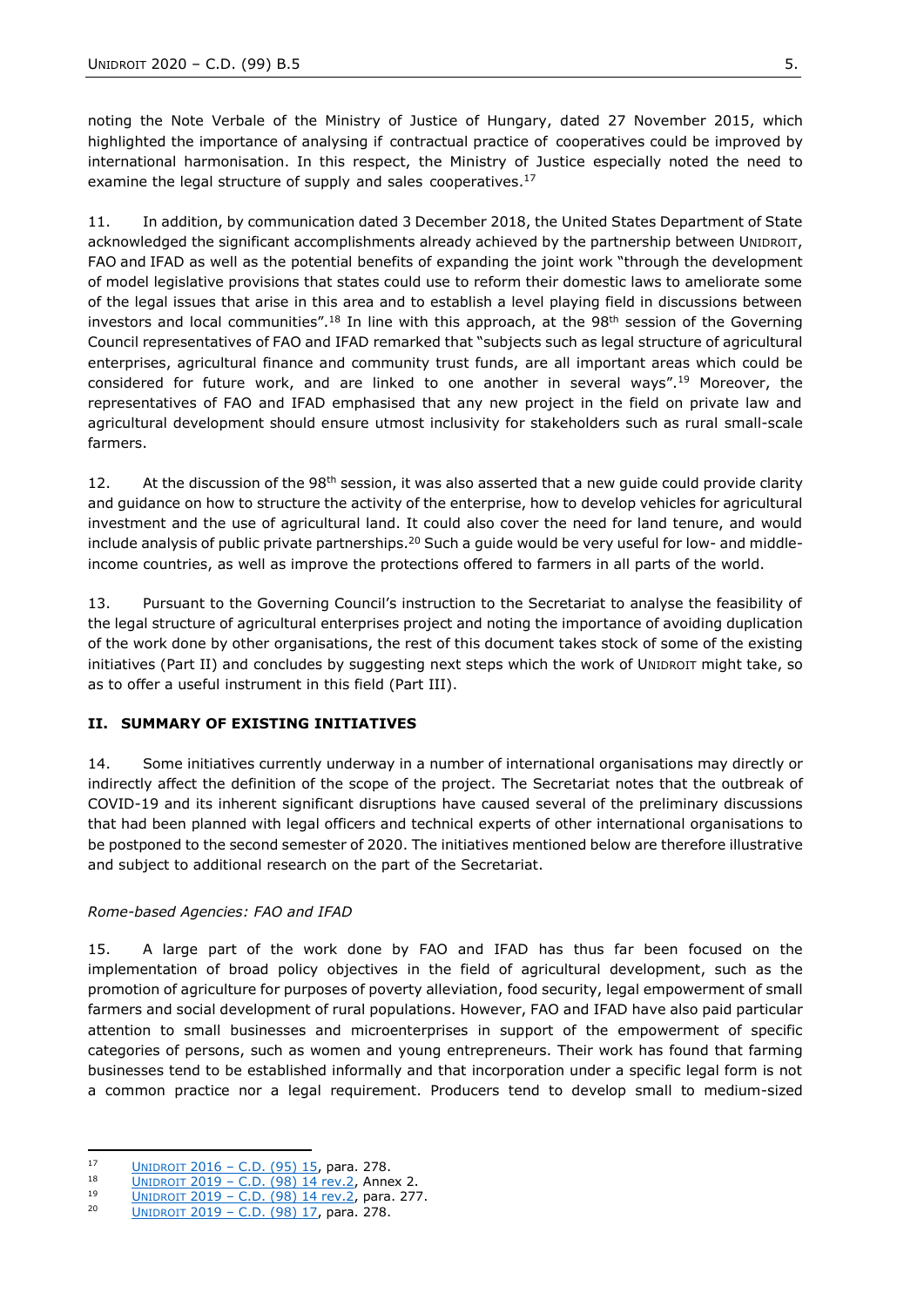enterprises, including family-managed undertakings, without carefully considering the legal structures of their business.

16. At FAO, for example, the Agrifood Economics Division (ESA) is developing a methodology that assesses the business models of small food manufactures and is looking at management issues, as well as at challenges related to agripreneurship in several countries.<sup>21</sup> Some of FAO's technical guides have summarized the main opportunities and risks related to certain business models for agricultural enterprise (e.g., management contracts, sharecropping, joint venture, farmer-owned businesses and cooperatives), $22$  highlighting the challenges to access global supply chains, alternative markets (ecommerce) and barriers to entry, such as complex administrative licensing requirements and regulatory frameworks entailing timely and costly business registration procedures which discourage entrepreneurship (e.g., the time needed to set up a limited liability company can range from half a day in New Zealand to 84 days in Eritrea). Access to finance is also highlighted as a significant challenge that rural entrepreneurs face, having to negotiate with risk-averse banks that demand unrealistic collateral, credit arrangements and contracts. These technical guides, however, fail to provide detailed analytical guidance regarding the legal structure established for each business model, a private-law analysis of the optimal legal structures in terms of efficiency for each different case, or any potential private law issues that may arise in the implementation, on the ground, of these business structures (including both legal form and contractual practice).

17. Together with FAO technical units, the Development Law Service of FAO has published legal studies on rules and principles related to land tenure, marketing of agricultural products, agricultural cooperatives<sup>23</sup>, international joint ventures in agriculture,  $24$  and legislative approaches to sustainable agriculture and natural resources governance.<sup>25</sup> Some of these legal studies have identified several types of contractual arrangements to organise the agricultural production sector (contracts for land use, joint ventures, employment contracts and producers' agreements with cooperatives).<sup>26</sup> While some studies identify the limited inclusion of smallholders in certain business models, such as joint ventures, they have not explored, through the lens of private law, why the decision-making authority and the allocation of risks are unbalanced even when joint ventures entail co-ownership. One of the key issues faced in relation to the private law aspects of legal structures of agricultural enterprises is the difficulty to successfully enforce, on the owners/participants of such enterprises, the regulation of agribusiness enterprises, and the need for established adequate (internal) mechanisms to do so.

18. IFAD's mandate focuses on country-specific solutions and finances specific programmes, such as value chain development projects involving small scale producers and private enterprises, with a particular focus on small to medium-sized local enterprises. As a result, IFAD's funded projects have the aim of stimulating the establishment of mutually beneficial partnerships with small rural producers involving legally binding contracts between two or more parties to better regulate risk-sharing, the pooling resources, and profit-sharing. To improve the outcomes for all engaged parties, IFAD has been promoting the concept of Public-Private-Producer Partnerships (4Ps), as a more integrated way of doing business. According to IFAD, a "4P arrangement ensures that smallholder producers are respected partners and not relegated to the receiving end of public-private partnerships (PPPs)".<sup>27</sup> From IFAD's perspective, contractual arrangements through 4Ps can facilitate the financial integration of smallholders and rural small and medium-sized enterprises, as well as attract additional resources and support from banks, equity investors, input suppliers, and equipment leasing firms. In addition, the adoption of these "4Ps business models" has also received support from FAO's Investment Center

**.** 

<sup>&</sup>lt;sup>21</sup> FAO, [Agripreneurship across Africa](http://www.fao.org/3/ca4671en/CA4671EN.pdf) – Stories of inspiration, 2019.

FAO, Governance of tenure technical quide n°4: Safeguarding land tenure rights in the context of agricultural investment, 2015, p. 15-16

<sup>23</sup> FAO, Agricultural cooperatives: key to feeding the world, 2012.; FAO, Agricultural cooperatives: paving the way for food security and rural development, 2012.

 $24$  FAO, Legal aspects of international joint ventures in agriculture, Legislative study 45, 1990.

FAO[, Legislative approaches to sustainable agriculture and natural resources governance,](http://www.fao.org/3/ca8728en/CA8728EN.pdf) Legislative study 114, 2020.

 $^{26}$  FAO, [Enabling regulatory frameworks for contract farming,](http://www.fao.org/3/I8595EN/i8595en.pdf) Legislative study 111, 2018, p. 17.<br> $^{27}$  FEAD (2016), How to do public private producer partnerships (4Pe) in agricultural value chains

IFAD (2016), [How to do public-private-producer partnerships \(4Ps\) in agricultural value chains,](https://www.ifad.org/documents/38714170/40314128/Public-Private-Producer+Partnerships+(4Ps)+in+Agricultural+Value+Chains/853d82f8-45c9-4493-b2da-b509112cc0b3#:~:text=IFAD%20is%20keen%20to%20promote,through%20the%20projects%20it%20supports.&text=A%204P%20arrangement%20ensures%20that,%2Dprivate%20partnerships%20(PPPs).) p. 2.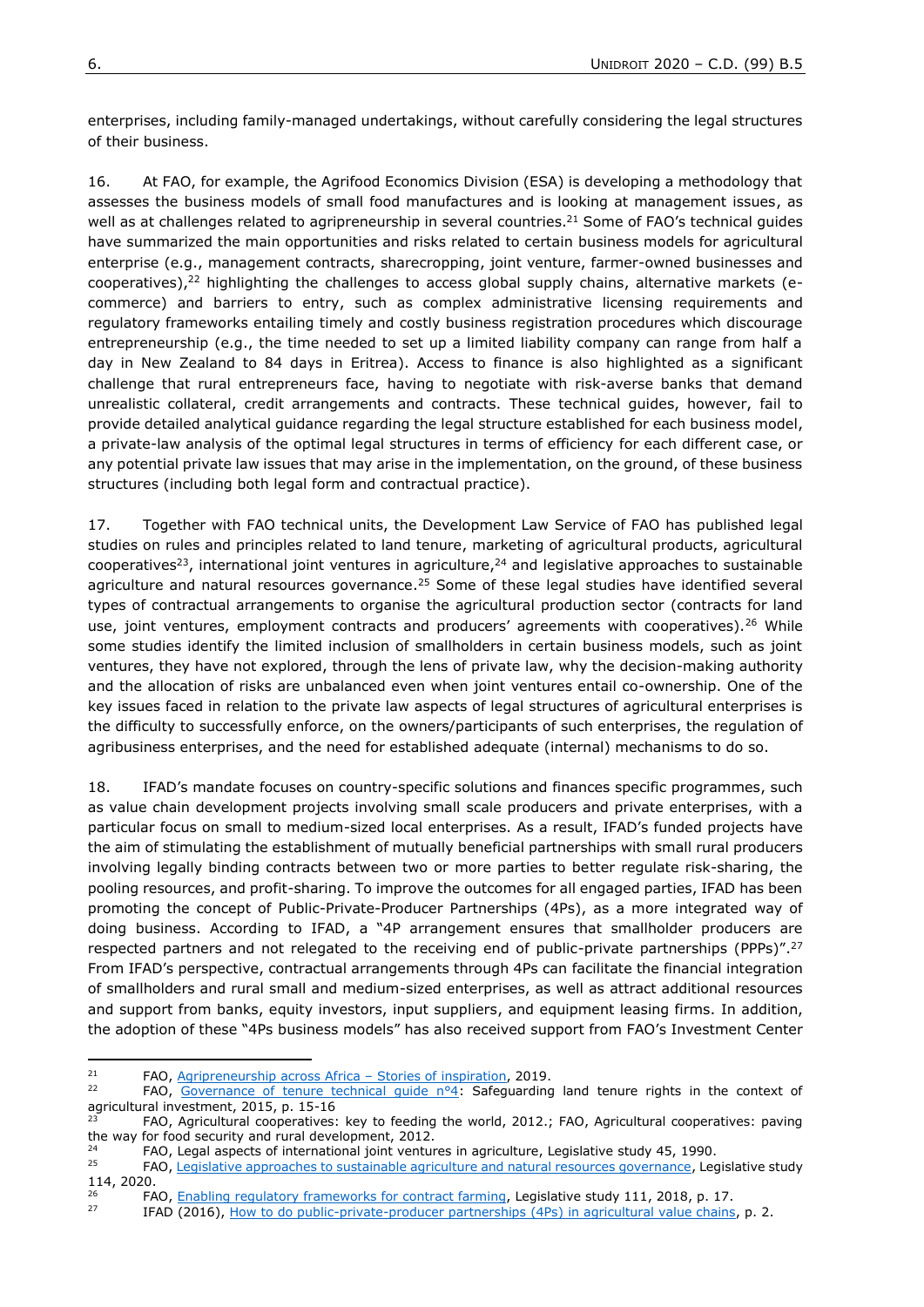**.** 

which believes that "the 4P financing instruments also address the missing middle phenomenon - i.e. rural enterprises too small to obtain loans from commercial banks and development finance but too large to access microcredit schemes".<sup>28</sup>

19. IFAD has developed some guidance documents on how to design 4Ps, and has identified different business models that may be established within the partnership framework, including contract farming schemes, a joint-venture shareholding scheme, or a cooperative-led model. However, a legal analysis of the pros and cons of each one of these business models in terms of membership, access to capital, decision-making procedures, allocation of risks and responsibilities, as well as regulation of profit-sharing is lacking. This constitutes an apparent gap with respect to preparing for and implementing enterprises, which include smallholders and legitimate tenure right holders.

#### *United Nations Commission on International Trade Law* (UNCITRAL)

20. UNCITRAL is currently developing several instruments that are relevant to work on legal structure of agricultural enterprises, in particular, we note the work being carried out by UNCITRAL Working Group I (WG I) on Micro, Small and Medium-sized Enterprises (MSMEs). In this regard, UNCITRAL has organized a series of colloquiums to investigate the possibility of working on legal aspects of microfinance to promote financial inclusion<sup>29</sup>, microbusiness<sup>30</sup>, as well as public-private partnerships.<sup>31</sup>

21. At its forty-sixth session, the UNCITRAL Commission recommended that WG I initially focus on the issue of simplification of incorporation $32$  and on good practices of business registration that facilitate the establishment of MSMEs. Besides these topics, on 25-26 March 2019 a colloquium was held to explore the need for a harmonized approach to multiparty contracts and contractual networks<sup>33</sup>, which may constitute an alternative form of integration to corporate-like models, such as limited liability companies and to enable cooperation between MSMEs.<sup>34</sup>

22. Participants to the colloquium agreed that, while bridging the gap between contract law and company law is relevant, identifying the "legal vacuum that would require developing a new legal tool was difficult" and "it would not be desirable to create a single model of collaboration given the differences in practices and traditions among industries and jurisdictions that seemed to respond to the needs of the businesses".<sup>35</sup> Some space for work was identified for "the creation of default contractual rules and options, including as regards liability, responsibilities, entry and exit, and nonperformance applicable to the different models of collaboration among MSMEs and allow them to save costs". However, WG I decided that this topic would not be recommended to the Commission in the context of the current work.<sup>36</sup>

23. Under its current mandate, WG I has finalized the Legislative Guide on Key Principles of a Business Registry<sup>37</sup>, which was adopted by UNCITRAL in 2019, and is in the final process of drafting

<sup>&</sup>lt;sup>28</sup> FAO, Investment Center, Public-[private producer partnerships to increase farmers' incomes in Benin –](http://www.fao.org/support-to-investment/our-work/success-story-detail/en/c/1204171/) [PADAAM.](http://www.fao.org/support-to-investment/our-work/success-story-detail/en/c/1204171/)

<sup>&</sup>lt;sup>29</sup> UNCITRAL (2011), <u>Legal and regulatory issues surrounding microfinance</u>, A/CN.9/727.<br><sup>30</sup> UNCITRAL (2013), Microfinance: creating an enabling logal opvironment for microbusity

UNCITRAL (2013), [Microfinance: creating an enabling legal environment for microbusiness and](https://undocs.org/en/A/CN.9/780) small and [medium-sized enterprises,](https://undocs.org/en/A/CN.9/780) A/CN.9/780.

<sup>&</sup>lt;sup>31</sup> UNCITRAL (2013), <u>Possible future work in the area of public-private partnerships (PPPs), A/CN.9/779.<br><sup>32</sup> UNCITRAL (2013), Bopert of the UN Commission on International Trade Law, 46th session, para, 221.</u>

 $32$  UNCITRAL (2013), [Report of the UN Commission on International Trade Law,](https://undocs.org/en/A/68/17)  $46$ <sup>th</sup> session, para. 321. UNCITRAL (2018), Contractual networks and economic development: a proposal by Italy for possible future

[work by UNCITRAL on alternative forms of organization to corporate-like models](https://undocs.org/A/CN.9/954) – advanced proposal, A/CN.9/954.<br>34 LINCITRAL (2010), Bonett of the Colleguium on contractual potwerks and other ferms of inter firm UNCITRAL (2019), [Report of the Colloquium on contractual networks and](https://undocs.org/en/A/CN.9/991) other forms of inter-firm

 $\frac{\text{cooperation}}{\text{35}}$ , A/CN.9/991. UNCITRAL (2019), Report of the Colloquium on contractual networks and other forms of inter-firm [cooperation,](https://undocs.org/en/A/CN.9/991) A/CN.9/991, para. 42.

UNCITRAL (2019), [Report of Working Group I \(MSMEs\) on the work of its thirty-second session,](https://undocs.org/A/CN.9/968) A/CN.9/968, para. 51.

UNCITRAL (2019), [Legislative Guide on Key Principles of a Business Registry.](https://uncitral.un.org/sites/uncitral.un.org/files/media-documents/uncitral/en/lg_business_registry-e.pdf)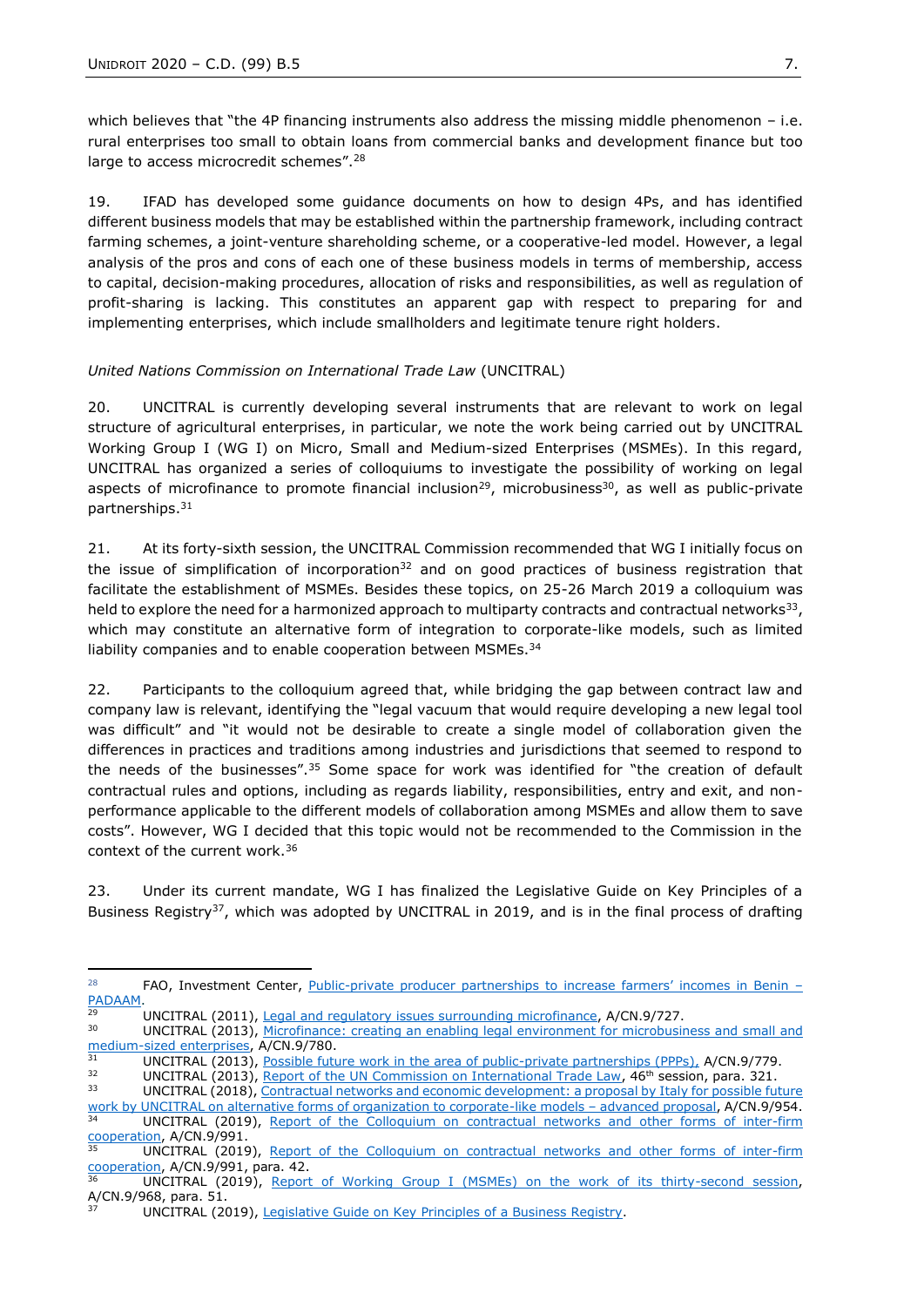the future Legislative Guide on an UNCITRAL Limited Liability Organization (UNLLO),<sup>38</sup> adaptable to all forms of business or commercial activities.<sup>39</sup> While WG I recognised that cooperatives may constitute an option for the formalisation of informal MSMEs, it did not focus its work on the agricultural sector and did not explore the specific legal obstacles faced by rural MSMEs.

# *Other relevant initiatives*

24. Other initiatives within the UN system may also be relevant to highlight the importance of undertaking work on legal structure of agricultural enterprises. Such initiatives include the work of the Special Rapporteur on the right to food, Olivier De Schutter, who noted in two of his reports that "better access to markets is key to improving livelihoods for many small-scale farmers in developing countries" and that "contract farming rarely encourages farmers to climb up the value chain and move into the packaging, processing or marketing of their produce". <sup>40</sup> The report examined other business models that could be more inclusive, such as farmer-controlled enterprises, joint ventures and directto-consumer food marketing practices<sup>41</sup>. In another report, entitled "*Agribusiness and the right to food"*, the Special Rapporteur called for the establishment of an appropriate legal framework that stimulates the creation of a wider range of options for smallholders to undertake their agribusiness, such as through cooperatives which have better access to loans for infrastructure investment.<sup>42</sup>

25. Regarding the role of cooperatives more specifically, the International Labour Organisation (ILO) is contributing to the development of a public international cooperative law through the elaboration of international guidance documents which aim at stimulating and assisting national governments in the adoption or review of national legislation regarding cooperative law. In this sense, it is worth mentioning the role of the Recommendation No. 193 in particular, which consists of an international policy quideline for the promotion of cooperatives. $43$  It is further noted that the United Nations Department of Economic and Social Development coordinated the 2012 International Year of Cooperatives to acknowledge the relevance of cooperatives for poverty alleviation, food security and economic growth in several sectors including agriculture. Cooperatives, as a business model, may improve the agricultural productivity of farmers and facilitate access to markets, savings, credit, insurance and technology. As a result, in 2013 the UN Secretary-General recommended the identification of strategies to establish or improve national legislative frameworks in support of cooperative growth.<sup>44</sup>

26. Mindful that any work undertaken by UNIDROIT should avoid duplication of efforts in this field, it is noted that some important work has been carried out by international organisations in recent years to assist domestic legislators and policy-makers to improve, for example, their legal frameworks for small and medium-sized enterprises. However, on the basis of the preliminary research conducted, no international organisation has been found to have done work, or to be undertaking work in the area of formulating legislative advice exclusively regarding the private law aspects of legal structure of agricultural enterprises. This constitutes a significant gap in terms of specific legal analysis of the governance aspect of contractual arrangements adopted within the different business models in the agricultural sector.

**.** 

<sup>38</sup> UNCITRAL (2020), [Draft Legislative Guide on an UNCITRAL Limited Liability Organization,](https://undocs.org/en/A/CN.9/WG.I/WP.118) A/CN.9/WG.1/WP.118

Recommendation n°2, UNCITRAL (2020), Draft Legislative Guide on an UNCITRAL Limited Liability [Organization,](https://undocs.org/en/A/CN.9/WG.I/WP.118) Appendix I.

UN, 66<sup>th</sup> session of the General Assembly, *Report on the right to food: towards more equitable value chains – alternative business models in support of the right to food"*, [A/66/262.](https://undocs.org/A/66/262)

UN, 66<sup>th</sup> session of the General Assembly (2011), *Report on the right to food: towards more equitable value chains – alternative business models in support of the right to food"*, [A/66/262.](https://undocs.org/A/66/262)

<sup>42</sup> UN Human Rights Council (2010), *Agribusiness and the right to food,* [A/HRC/13/33,](http://www.srfood.org/images/stories/pdf/officialreports/20100305_a-hrc-13-33_agribusiness_en.pdf) p. 11-12.

<sup>&</sup>lt;sup>43</sup> ILO (2002), R193 – <u>Promotion of cooperative recommendation</u>.<br><sup>44</sup> ILD Canaval Assembly (2013), Report of the Converge Canaval

UN General Assembly (2013), Report of the Secretary-General, Cooperatives in social development and [the observance of the International Year of Cooperatives,](https://undocs.org/A/68/168) A/68/168, para. 80 (b).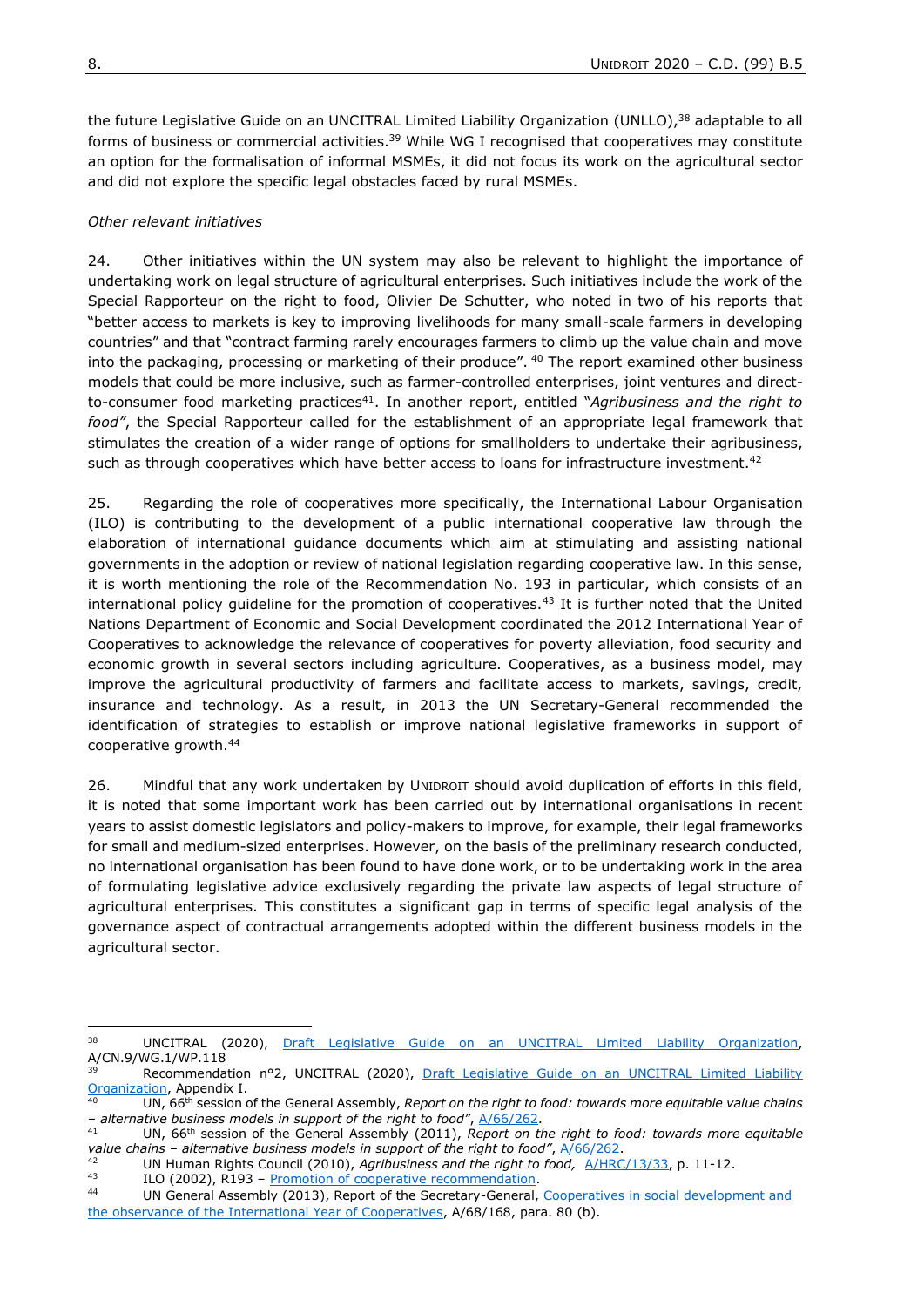### **III. Feasibility of a new UNIDROIT/FAO/IFAD guiding instrument**

#### *Thematic continuity and synergy in the area of private law and agricultural development*

27. The work on legal structures of agricultural enterprises would seem to be a natural follow up from the Legal Guide on Contract Farming (LGCF) and the future Legal Guide on Agricultural Land Investment Contracts. The work on legal structures would benefit from the previous work in continuing some of the analyses undertaken in the above-mentioned guides; as an example, the section on "Forms for conducting an agricultural production activity" included in Chapter 2 the LGCF<sup>45</sup> is a natural precedent that accentuates the complementary features of the three UNIDROIT/FAO/IFAD instruments.

28. While the content, scope and form of the potential new instrument would still require further definition, the Secretariat would propose to build upon the gaps identified in certain international initiatives (see section II above), and to further promote the thematic continuity and synergy it has developed over the years with the collaboration of FAO and IFAD in the field of private law and agricultural development. The following paragraphs aim to provide some initial ideas to help define further the scope of the project. It is submitted, however, that the preferred course of action would be to define the scope following a colloquium hosted by the three partners and held with experts on the subject matter, in the coming months.

### *Consideration of possible topics for analysis and UNIDROIT's expertise*

29. In reviewing FAO's guidance documents, as well as those from other organisations operating in this field, there seems to be a need to devise legal channels to establish enterprises that are more inclusive of smallholder farmers and that protect legitimate tenure right holders. This might be achieved through detailed private law guidance, including an analysis of how those enterprises are to be set up and regulated internally. The relevance of UNIDROIT's expertise becomes particularly evident with regard to the gap identified in the existing legal analysis of critical issues such as the development of business vehicles for agricultural contracts and how different agricultural enterprises establish their contractual arrangements to internally organise their formation, operation, dissolution and handling of eventual disputes.

30. From a different perspective, legal forms are very relevant to access capital markets and financial resources. Both public and private institutions lending or transferring resources associated with long term investments consider the legal form a precondition to evaluate credit worthiness. A legal guide should consider access to financial resources as one of the main objectives when setting the organisational or contractual infrastructure.

31. In a world of global trade, agricultural enterprises do not operate in isolation. Even medium and small enterprises in this area already are or might be interested in accessing global supply chains, where most of the trade occurs. This involvement would often require becoming part of a web of entrepreneurial relationships which can be impaired by the choice of an inadequate or unsuitable legal form. The legal form is not only a necessary precondition for efficient internal operation of individual enterprises but also to access markets, domestic and global. Organizational and financial stability are preconditions of engagement in long term collaboration among enterprises operating in global chains.

32. Agricultural enterprises are often asked to comply with regulatory requirements concerning sustainability of processes and product more than ever. Such requirements frequently call for collaboration with other enterprises along the chain as it is the case for environmental and social

 $45$ This section of the LGCF notes that there are legal forms specifically designed for agricultural producers and that each particular form entails a range of different rights and obligations, depending on whether they represent a legal structure for exploiting a single undertaking or whether they are used as a pool of several undertakings. See the [Legal Guide on Contract Farming,](https://www.unidroit.org/english/guides/2015contractfarming/cf-guide-2015-e.pdf) p.43- 49.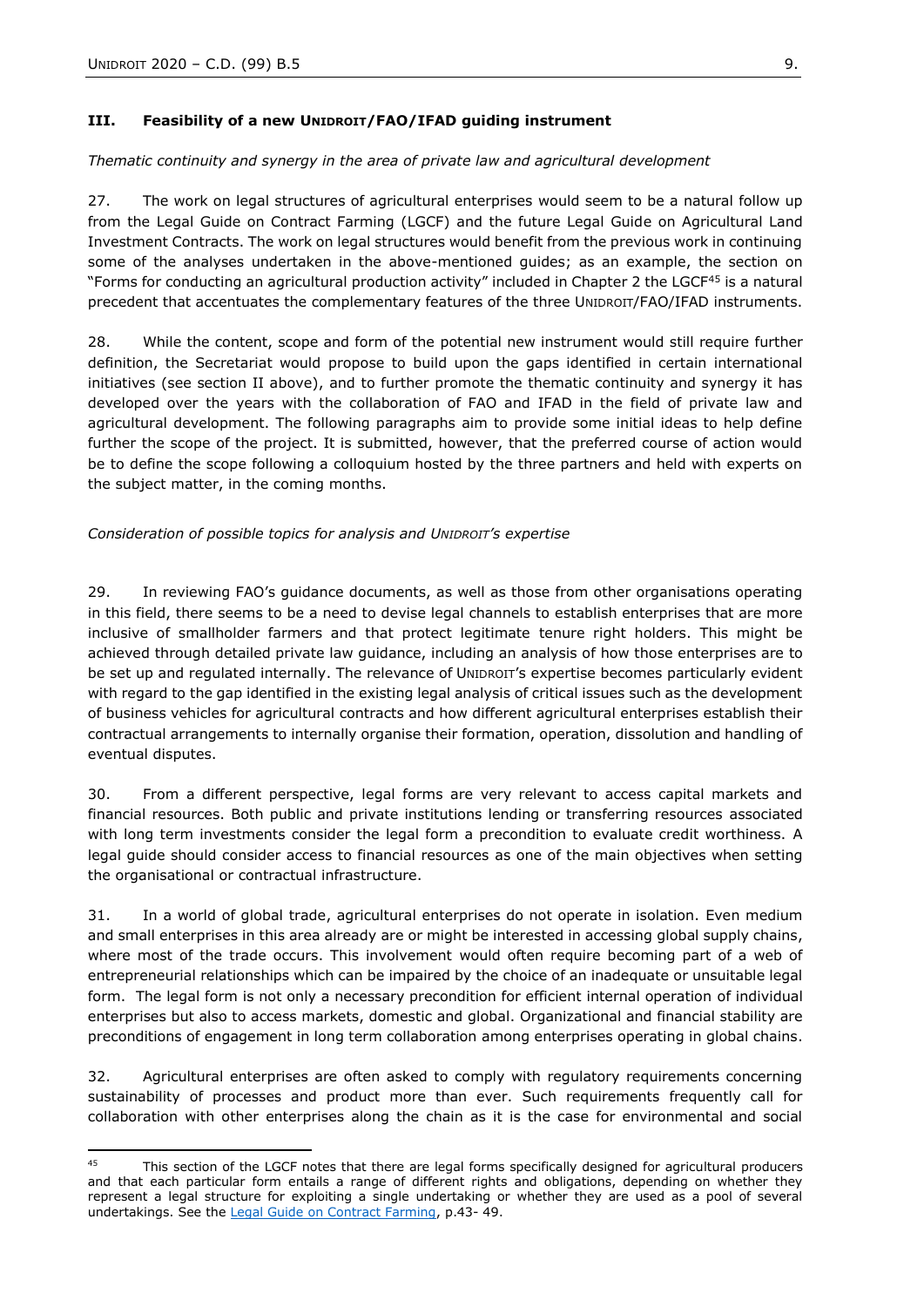programs which require certification. The selection of the enterprise's legal form and the possibility to collaborate to ensure compliance with regulations is key to include stakeholders and increase access to market opportunities.

33. By focusing on the private law aspects, the preparation of a new UNIDROIT/FAO/IFAD instrument could provide a useful and unique addition to the existing guidance material. An instrument of this sort would set out various options available to countries with different legal traditions and discuss their relative advantages and disadvantages in light of the overall objective of more inclusive farming business models. It could include also common rules for enterprises acting in multiple jurisdictions. In particular, it would seem paramount to define which principles should be in place to favour mutual recognition when agricultural enterprises operate in global chains.

34. The Institute's approach in this new project should continue to provide input from the point of view of contract law, with which it is familiar and has a solidly established expertise. Further, the Institute is also well positioned to participate in a private law analysis of corporate structures. The development of new legal and contractual guidance that elaborates upon the business models presented in FAO and IFAD's technical guides (e.g., management contracts, sharecropping, joint ventures, farmer-owned businesses and cooperatives $46$ ), to determine their pros and cons for the inclusion of smallholders, and to identify and define from a legal standpoint the more efficient organisational models would add to the existing state of the art. Noting that each of these business models are not mutually exclusive and that they can often be interlaced, UNIDROIT, in cooperation with FAO and IFAD, might consider examining how different contractual relationships are established throughout the supply chain and consider developing guidance to support "collaborative contracting models" which improve smallholders' capacity to contract as *entrepreneurs*.

35. Contractual networks may provide both incentives for cooperation and reduce the risks of opportunistic behavior along the supply chain. This governance aspect may play an important role in vertical networks, when the latter coordinate supply of inputs in accordance with agreed cooperative plans. Unfair practices are not absent in contractual networks; however, fairness may therein be promoted through adequate governance structures based upon a balanced mix of participation and accountability. A thorough analysis of these aspects ought to be given expert consideration.

36. UNIDROIT could seek to build upon the discussions held during the colloquium organised by UNCITRAL WG I on contractual networks. In particular, it could consider analysing what one of the delegations proposed as deserving further consideration, namely, "the governance aspect of contractual networks and multiparty contracts as a mechanism to help address inequality"<sup>47</sup>, focusing this analysis specifically on the field of agriculture development. For instance, this future work may focus on the "potential cooperators mode of organisation which will permit them to develop their activities in an autonomous manner".<sup>48</sup>

37. In short, the project could, tentatively, work on the contractual and corporate side of the different business models envisaged in FAO's and IFAD's guidance documents. Further, and in particular, it may consider addressing the following question from a private law perspective:

- (i) **improving access to market** which would be the optimal legal structure to promote access to adequate domestic and global agricultural markets by smallholders;
- (ii) **increasing the size of agricultural enterprises** how can contractual and company networks, either directly or through collaboration within and across agricultural commodities increase the size of agricultural enterprises;

1

<sup>46</sup> FAO, [Governance of tenure technical guide n°4:](http://www.fao.org/3/i4998e/I4998E.pdf) Safeguarding land tenure rights in the context of agricultural investment, 2015, p. 15-16.

UNCITRAL (2019), [Report of Working Group I \(MSMEs\) on the work of its thirty-second session,](https://undocs.org/A/CN.9/968) A/CN.9/968, para. 51.

ILO, Hagen Henry, (2005), [Guidelines for Cooperative Legislation,](https://www.ilo.org/wcmsp5/groups/public/---ed_emp/---emp_ent/documents/publication/wcms_094045.pdf) p.12